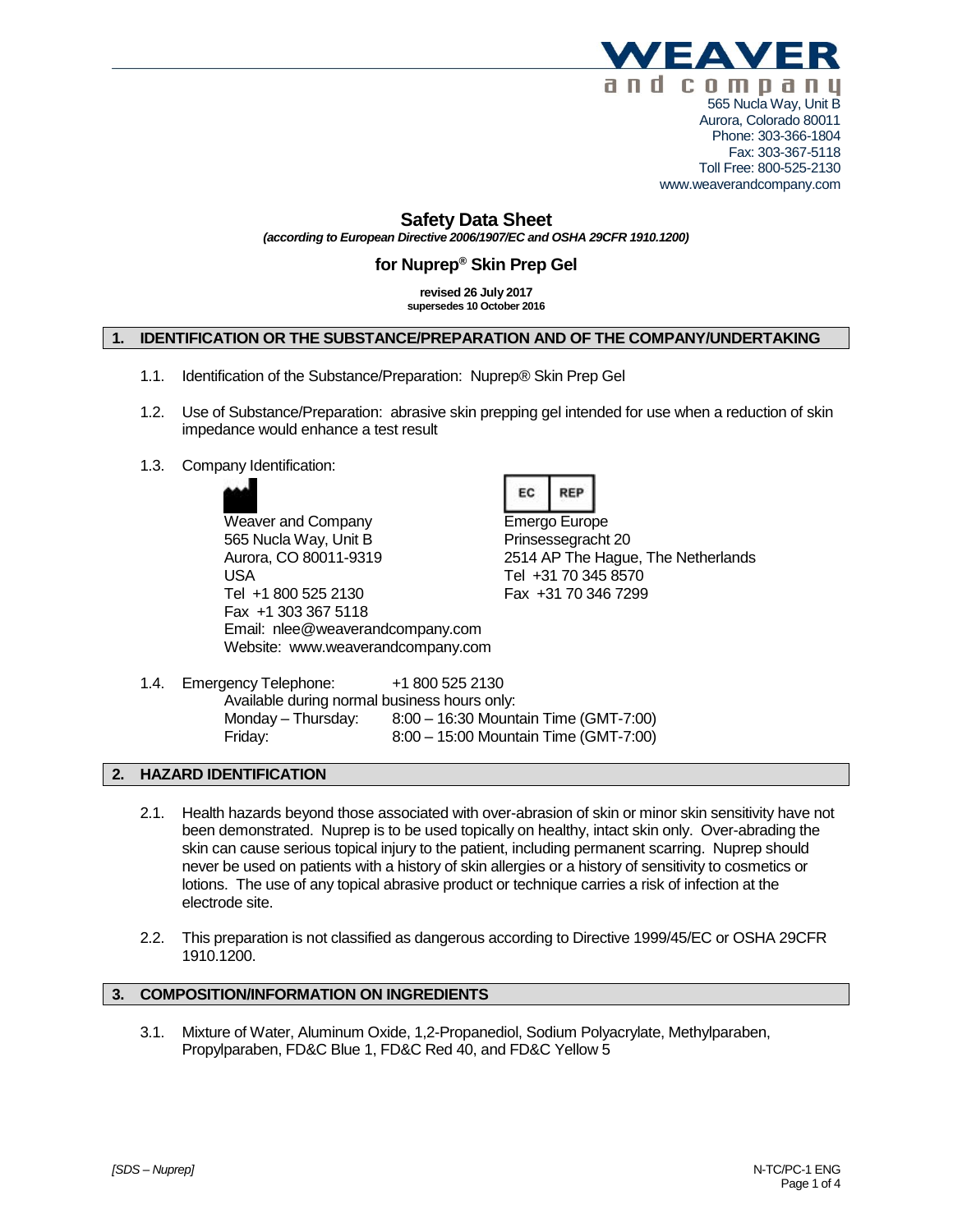

#### **4. FIRST AID MEASURES**

- 4.1. Eye Contact: Rinse eyes thoroughly with warm water for 10 to 15 minutes. Avoid rubbing the eyes. If eye irritation continues, contact a physician immediately.
- 4.2. Ingestion: Nuprep is non-toxic if ingested. If irritation or discomfort is experienced, contact a physician.
- 4.3. Skin Irritation: Any persistent redness, soreness, burning, itching, or swelling of the skin should be reported immediately to a physician.

#### **5. FIRE-FIGHTING MEASURES**

5.1. Nuprep is a nonflammable gel.

### **6. ACCIDENTAL RELEASE MEASURES**

6.1. No special measures are required.

#### **7. HANDLING AND STORAGE**

- 7.1. Handling: No special handling is required. Wipe up any spilled material and dispose of appropriately according to local regulations.
- 7.2. Storage: Keep container tightly closed when not in use. Store at room temperature. Keep out of the reach of children.
- 7.3. Specific Uses: Always apply gently with a soft material, such as a cotton swab or gauze pad. Do not use on or near injured skin. Avoid eye contact. Do not use with current-inducing electrodes.

#### **8. EXPOSURE CONTROLS/PERSONAL PROTECTION**

- 8.1. Exposure Limit Values: Not applicable.
- 8.2. Exposure Controls: None required.

## **9. PHYSICAL AND CHEMICAL PROPERTIES**

- 9.1. General Information Physical State ...........................................Gel Color..........................................................Light Green Odor...........................................................Odorless
- 9.2. Important Health, Safety, and Environmental Information pH ..............................................................Approximately 7.0 Density.......................................................Approximately 1.2 g/cm<sup>3</sup> Water Solubility.........................................Partial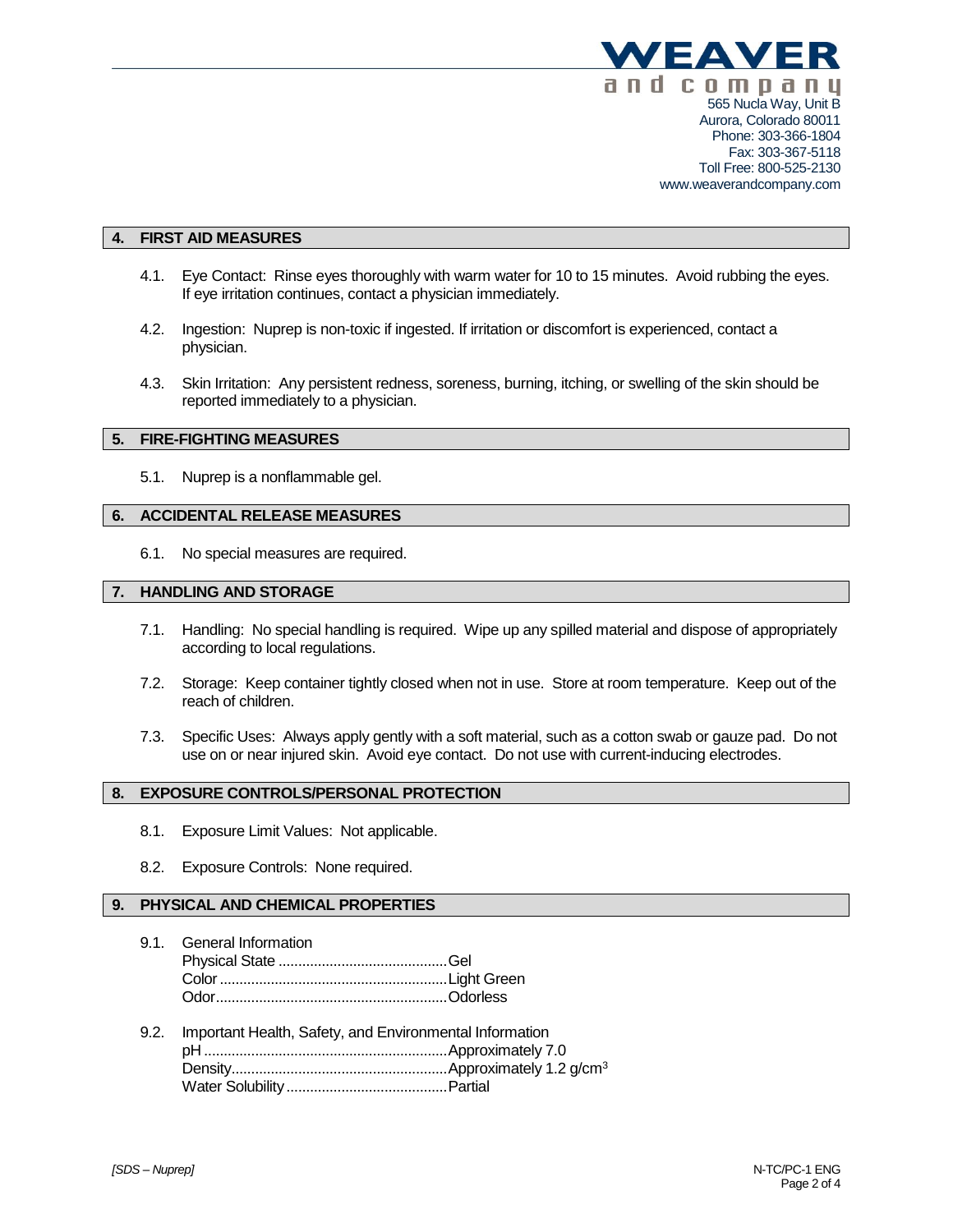

www.weaverandcompany.com

9.3. Other Information None available

## **10. STABILITY AND REACTIVITY**

General Information: Nuprep is stable and non-reactive under normal conditions. Hazardous polymerization will not occur.

- 10.1. Conditions to Avoid: None known
- 10.2. Materials to Avoid: None known
- 10.3. Hazardous Decomposition Products: None known

#### **11. TOXICOLOGICAL INFORMATION**

11.1. When used properly, Nuprep is not expected to be toxic.

## **12. ECOLOGICAL INFORMATION**

- 12.1. Ecotoxicity: Nuprep is not expected to have a negative effect on aquatic organisms or other environmentally relevant organisms.
- 12.2. Mobility: Nuprep, if released to the environment, is not expected to transport to groundwater or far from the site of release.
- 12.3. Persistence and Degradability: Nuprep is expected to degrade through biodegradation over time when exposed to the environment, as well as sewage treatment plants.
- 12.4. Bioaccumulative Potential: No harmful effects are expected.
- 12.5. Results of PBT assessment: Not applicable.
- 12.6. Other Adverse Effects: Nuprep is not expected to have any adverse effects on the environment when used properly.

### **13. DISPOSAL CONSIDERATIONS**

- 13.1. No special handling is required for disposal of Nuprep, either from surplus or waste resulting from its use. Follow national or regional regulations regarding waste management.
- 13.2. Packaging may be recyclable, even if contaminated with Nuprep. Check with local recycling requirements to ensure that they will be accepted.

### **14. TRANSPORT INFORMATION**

- 14.1. Nuprep does not require any special precautions when being transported.
- 14.2. Transport by Sea (IMDG).......................................Not regulated